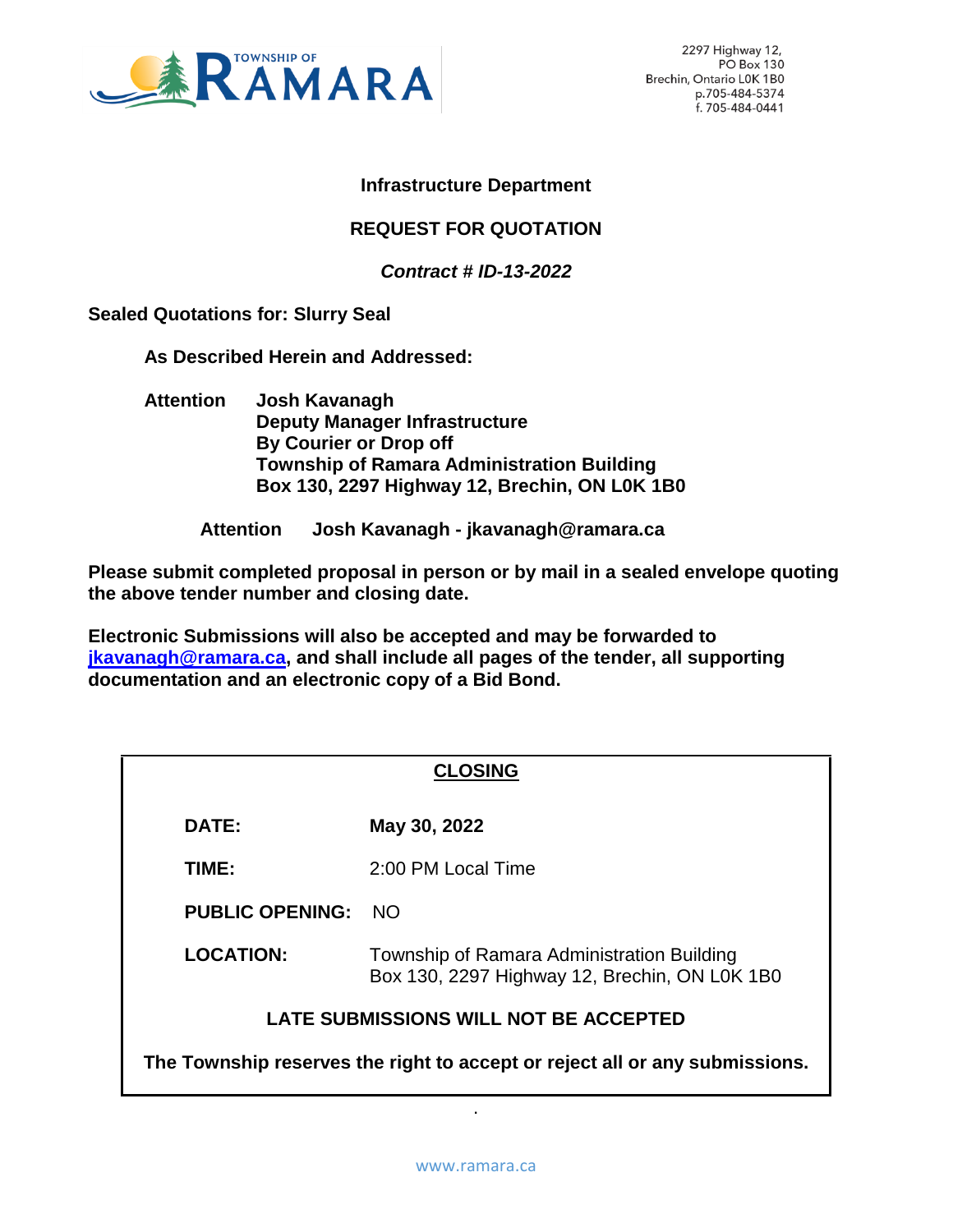# Table of Contents

#### Item **International Contract Contract Contract Contract Contract Contract Contract Contract Contract Contract Contract Contract Contract Contract Contract Contract Contract Contract Contract Contract Contract Contract Cont**

| <b>Definitions</b>                           | 3              |
|----------------------------------------------|----------------|
| Scope                                        | 4              |
| Form of quote                                | 4              |
| <b>Quotation Deposit</b>                     | $\overline{4}$ |
| Freedom of Information                       | 4              |
| <b>Bribery/Fraud</b>                         | 4              |
| <b>Purchasing Preference</b>                 | 4              |
| Insurance                                    | 4              |
| Workplace Safety and Insurance Board         | 5              |
| <b>Traffic Control</b>                       | 6              |
| Accessibility                                | 6              |
| <b>Health and Safety</b>                     | 6              |
| <b>Assignment of Contract</b>                | 8              |
| Specifications                               | 8              |
| Completion                                   | 12             |
| <b>Material Safety Data Sheets</b>           | 12             |
| Damage by Vehicles and Other Equipment       | 12             |
| <b>Loading of Motor Vehicles</b>             | 12             |
| <b>Award of Quotation</b>                    | 12             |
| <b>Highway Traffic Act</b>                   | 13             |
| <b>Measurement and Payment</b>               | 13             |
| Hours of Work                                | 13             |
| <b>Term of Quotation</b>                     | 13             |
| Qualifications                               | 13             |
| Conditions                                   | 13             |
| <b>Submission Format &amp; Contents</b>      | 14             |
| <b>Tender Document Checklist</b>             | 15             |
| <b>Bidder Information Form</b>               | 16             |
| Schedule I - Items and prices                | 17             |
| Schedule II - Ability and experience form    | 18             |
| Declaration of Accessibility Compliance Form | 19             |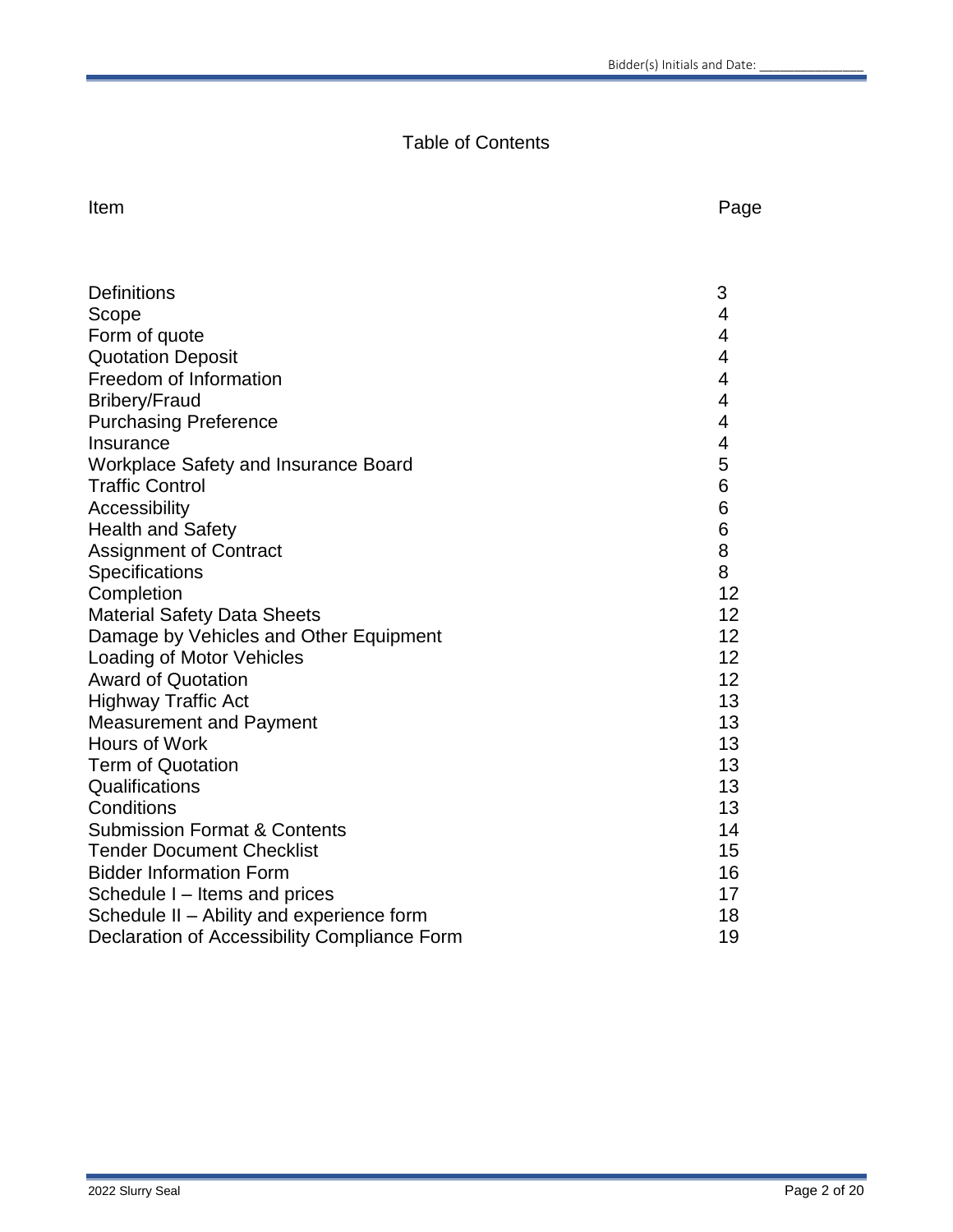### **INSTRUCTIONS TO BIDDERS**

#### **i. DEFINITIONS**

The following definitions apply to the interpretation of the Request for Quotation;

- **1. "Bidder"** means a person or entity that is submitting a tender in response to the Tender Process.
- **2. "Constructor"** means the successful person or company engaged in the construction business.
- **3. "Contract"** means an agreement to be signed between the Owner and a successful bidder pursuant to the tender process.
- **4. "Contractor"** means the successful bidder pursuant to the tender process that has extended a contract.
- **5. "Contract Administrator"** means a person authorized or appointed by the Township to act on behalf of the Owner in any particular capacity.
- **6. "Closing Time"** Time and Date of Tenders has the meaning ascribed thereto in section ii of these instructions to bidders.
- **7. "OPS"** means the current Ontario Provincial Standards published by the Ontario Standards organization.
- **8. "Start Work Order"** means the document in writing, referred to in the tender, form that is issued by the Contract Administrator or the Engineer that authorizes the Contractor to begin the work.
- **9. "Tender"** means the tender documents issued by the Owner in respect of a specific opportunity and also refers to the documents submitted by a bidder in response to this tender process.
- **10."Tender Documents"** means the documents listed in section iii of these Instructions to Bidders.
- **11."Work"** means the work to be performed by a Contractor pursuant to a Contract issued as a result of this tender as described in the Contract Documents and includes, but is not limited to, the work generally described in Section ii of these Instructions to Bidders.
- **12."Director of Infrastructure"** means `the Director of Infrastructure for the Township of Ramara or such other person, partnership or corporation as may be authorized by the Council to act on their behalf in any particular capacity.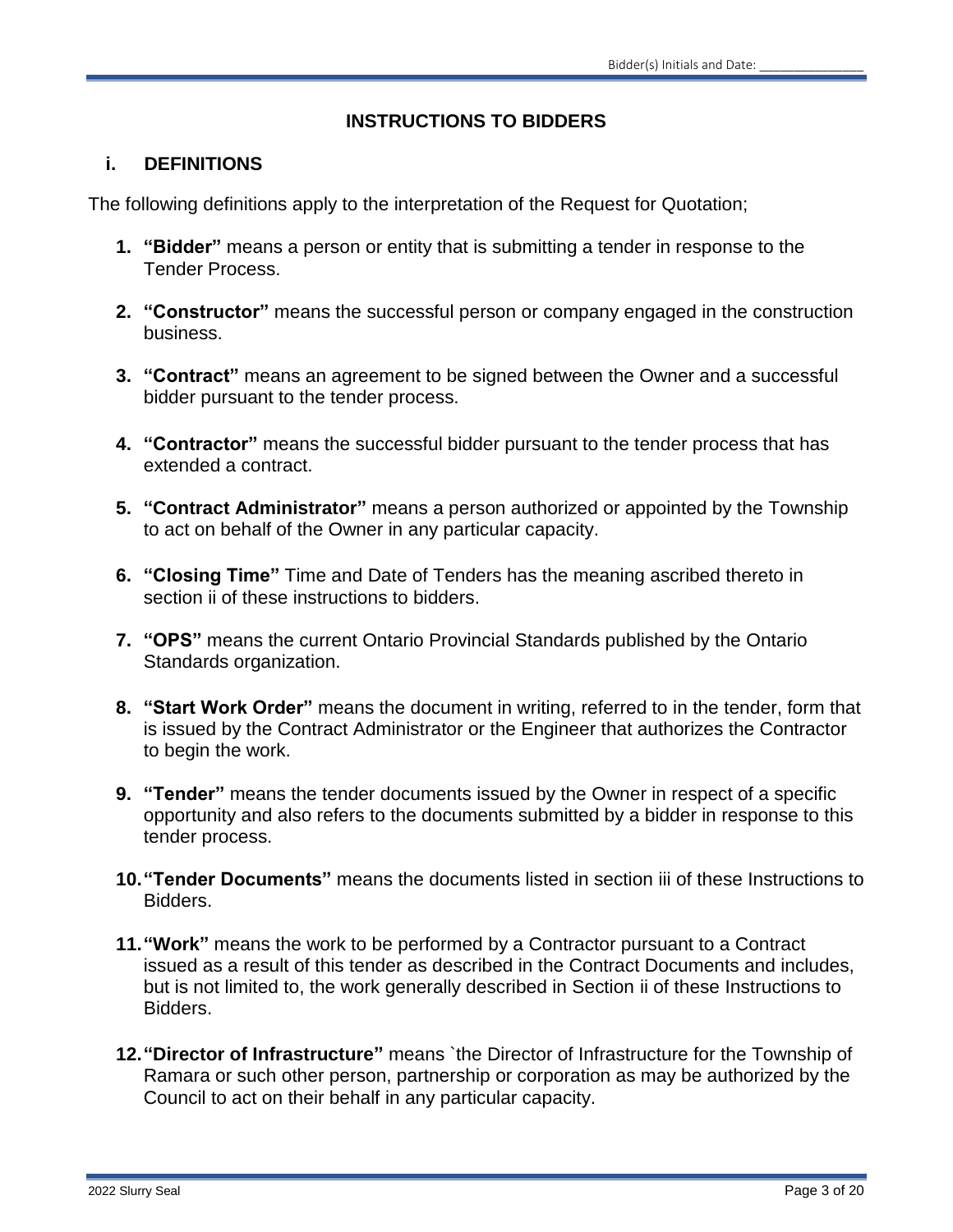#### **ii. GENERAL OVERVIEW**

#### **1. SCOPE**

The Township of Ramara requires the supply and application of slurry seal for its 2022 roads program.

### **2. FORM OF QUOTE**

All quotations must be on the forms provided, clearly marked with "2022 Slurry Seal"

# **3. QUOTATION DEPOSIT**

The Tenderer agrees to submit a Certified Cheque or Bid Bond in the amount of 10% of the Tender Price with this Tender to the Township. This Certified Cheque or Bid Bond shall be returned no later thank 60 days after date of closing unless this Tender is accepted, in which case, this Certified Cheque or Bid Bond shall be held in safekeeping by the Township until such time as the Township accepts the work and any warranty periods have expired

The Successful Tenderer also agrees to submit to the Township a Performance Bond of said contract in the amount of 100% of the Tender Price upon Township acceptance of the tender.

#### **4. FREEDOM OF INFORMATION**

All submissions to the Township become the property of the Township and such are subject to the *"Municipal Freedom of Information and Protection of Privacy Act."*

# **5. BRIBERY/FRAUD**

Should any bidder or any of their agents give or offer any gratuity or attempt to bribe any employee of The Township, or to commit fraud, the Township shall be at liberty to cancel the prospective bidder's submission or contract.

#### **6. PURCHASING PREFERENCE**

No preference will be given to any business for goods and/or services provided to the Township

#### **7. INSURANCE**

The Successful bidder(s) shall maintain and pay for Comprehensive General Liability Insurance with an insurer acceptable to the Township. The coverage shall include premises and all operations liability to be performed by the bidder. This insurance coverage shall be subject to limits of not less than **Five Million Dollars**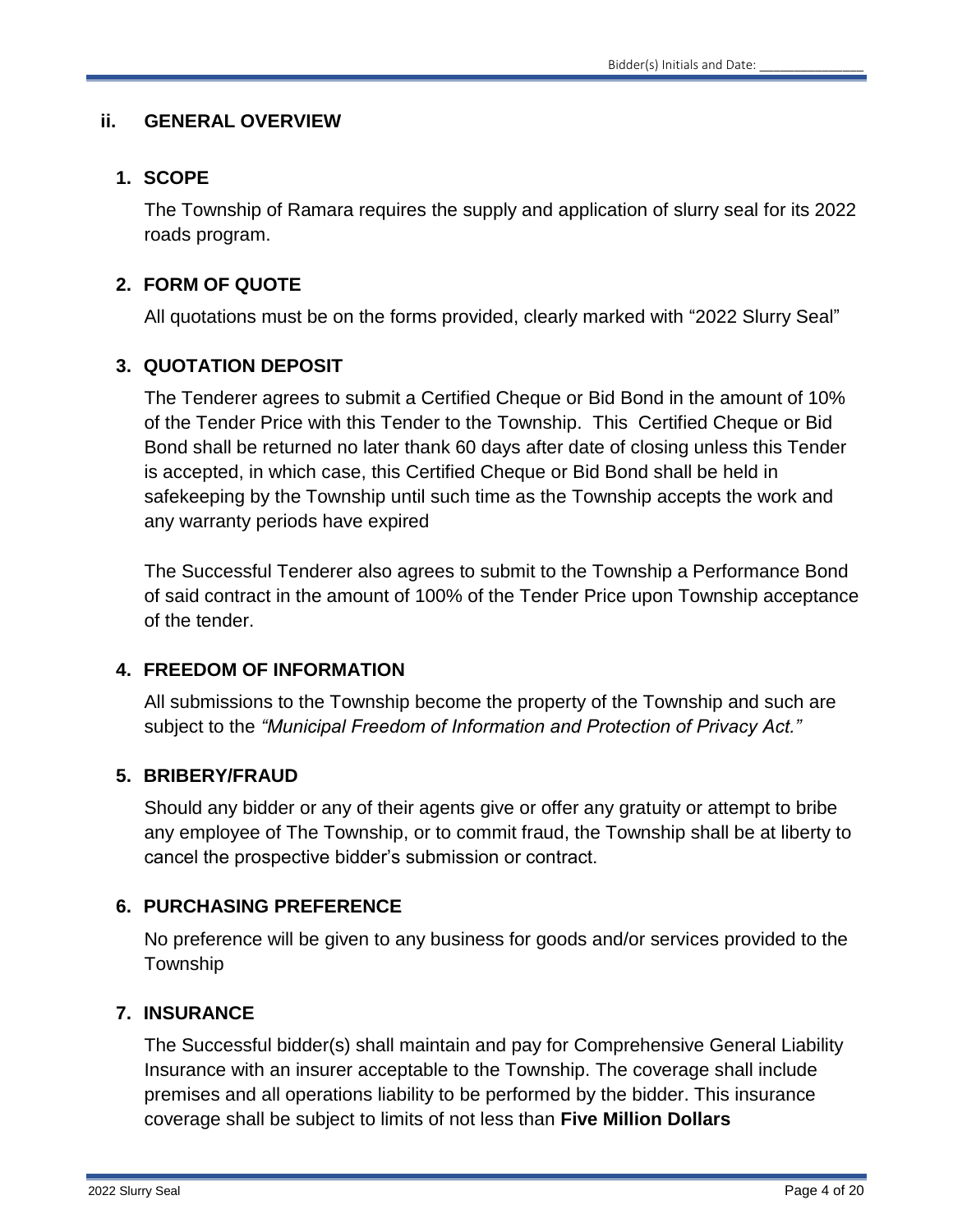**(\$5,000,000.00)** inclusive **per occurrence** for bodily injury, death and damage to property including loss of use thereof for any one occurrence.

The policy shall include **The Corporation of the Township of Ramara** as an additional insured in respect of all operations performed by or on behalf of the Bidder. The Bidder(s) shall be entirely responsible for the cost of any deductible that is maintained in any insurance document.

The Insurance Policy shall not be altered, canceled or allowed to expire or lapse, without thirty (30) days prior written notice to the Township. The Liability Insurance shall not contain any exclusion of limitations in respect of shoring, underpinning, rising or demolition of any building or structure, pile driving, caisson work, collapse of any structure or land from any cause.

Where applicable the bidder(s) shall carry standard automobile and non-owned automobile liability insurance and shall protect them against all liability arising out of the use of owned or leased vehicles, used by the Bidder(s), its employees or agents. The limits of the liability for both owned and non-owned vehicles shall not be less than **Two Million Dollars (\$2,000,000.00)** per occurrence.

# **8. WORKPLACE SAFETY AND INSURANCE BOARD (WSIB)**

The successful bidder(s) shall supply a Certificate from the Workplace Safety and Insurance Board prior to the start of the contract indicating that all of the assessments the bidder(s) or subcontractor(s) is liable to pay under *Worker's Safety Insurance Board Act* or successor legislation have been paid and they are in good standing with the Board.

Effective January 1 2013, Bill 119 legislates that all Contractors and Sub-Contractors categorized under class G: construction, shall have WSIB account and clearance coverage prior to commencing any contract.

Alternatively, if the successful Bidder(s) is an Independent Operator and is not categorized under Class G: Construction, the Bidder(s) shall submit a letter, from the WSIB, confirming that s/he has Independent Operator Status under the WSIB Act for work to be carried out for the Township of Ramara. If the Bidder(s) does not have Independent Operator Status, the Bidder shall;

- I. Complete an Independent Operator Status Questionnaire upon being awarded the contract; and,
- II. Fund all costs associated with any appeal of a determination by WSIB that the Bidder is not an Independent Operator; and,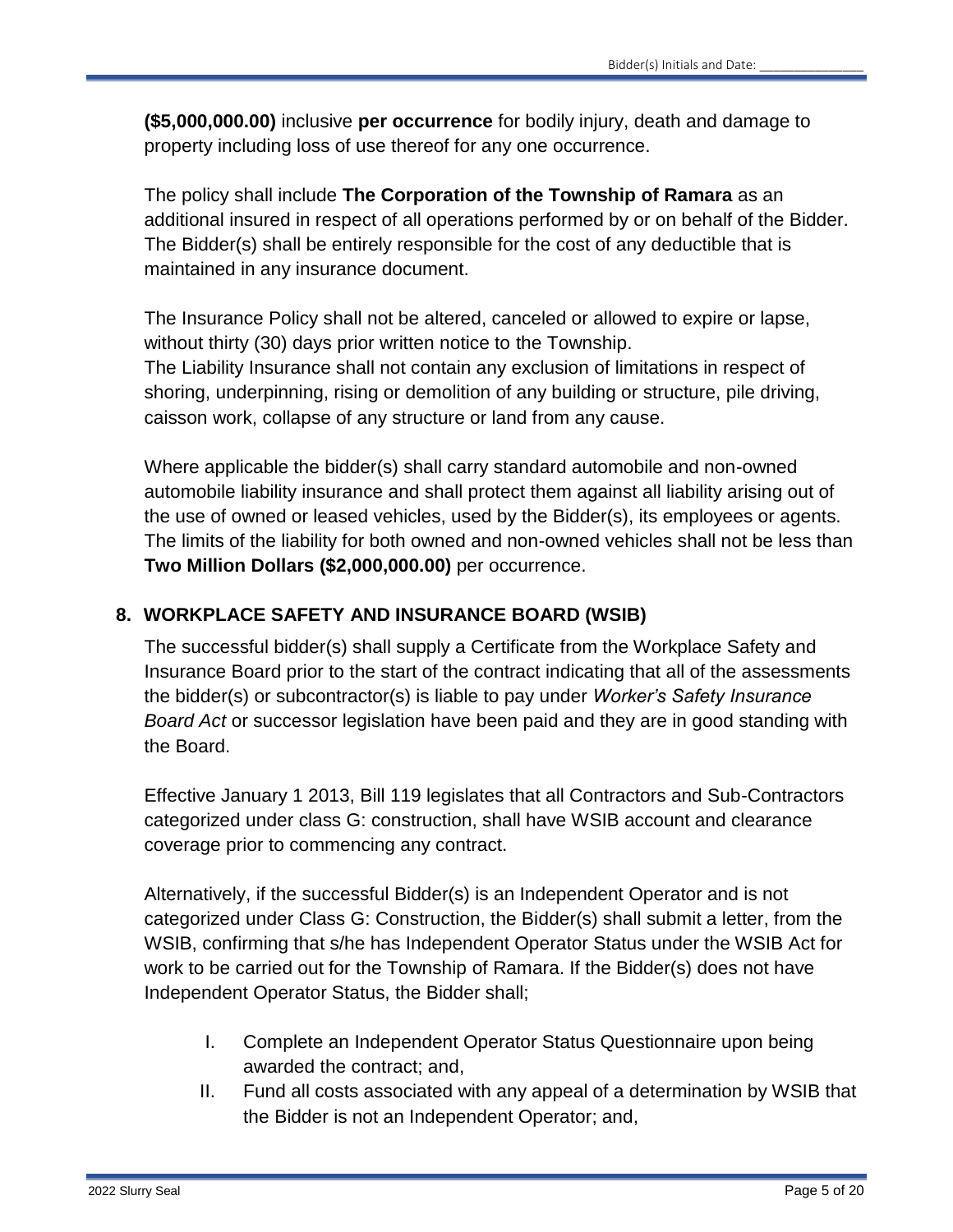III. Provide proof of Employer's Liability Insurance (provided either by WSIB or the Contractor's insurance provider.

The Bidder(s) acknowledges and agrees that the Township is not hiring an employee(s) to perform the work associated with this Tender. As such the Township reserves the right to terminate all Contracts associated with this Tender if all appeals have been exhausted and the bidder(s) are determined by WSIB or court or tribunal of competent jurisdiction to be an employee. Any and all monies to be paid to the bidder(s) shall be returned regardless of the extent of work that has been completed to that point, and all material and documents associated with the Tender, as well as Township property, shall be returned to the Township. The bidder(s) acknowledges and agrees that any work completed to the date the appeal process has been completed, and an unfavorable determination is made will be provided to the Township for free and without any expectation of compensation. The risk associated with completing any work while there is an appeal process underway is entirely born by the bidder(s).

# **9. TRAFFIC CONTROL**

The Contractor will be responsible for all traffic control and will supply all traffic control devices as outlined in the Correct Methods for Traffic Control pamphlet issued by the Construction Safety Association of Ontario, and will comply with, Ministry of Transportation and Township Bylaws,

Freshly applied surface treatment shall be protected to prevent vehicles from unnecessarily crossing or stopping. The Contractor shall be fully responsible for any and all damages caused by their operations to public or private property, and shall, at their own cost reinstate fully or compensate all such damages.

# **10.ACCESSIBILITY**

The Bidder(s) shall comply with the provisions of the *Accessibility for Ontarians with Disabilities Act* 2005, S.O. 2005, chapter 11 and the Regulations with regard to provision of the goods and/or services contemplated herein, including, without limitation, section 6 of Ontario Regulation 429/07, Accessibility Standards for Customer Service, as amended. The Bidder(s), when applicable, shall ensure that its employees, agents, volunteers and representatives receive training regarding the provision of the goods and services to person with disabilities. The Bidder(s) acknowledges that the Corporation of the Township of Ramara, in deciding to purchase goods or services through its procurement process, is required to consider the accessibility for persons with disabilities, when applicable and practical to do so.

# **11.HEALTH & SAFETY**

All work performed under this contract must be carried out in accordance with the terms and conditions of the Ontario Occupational Health and Safety Act (OHSA or the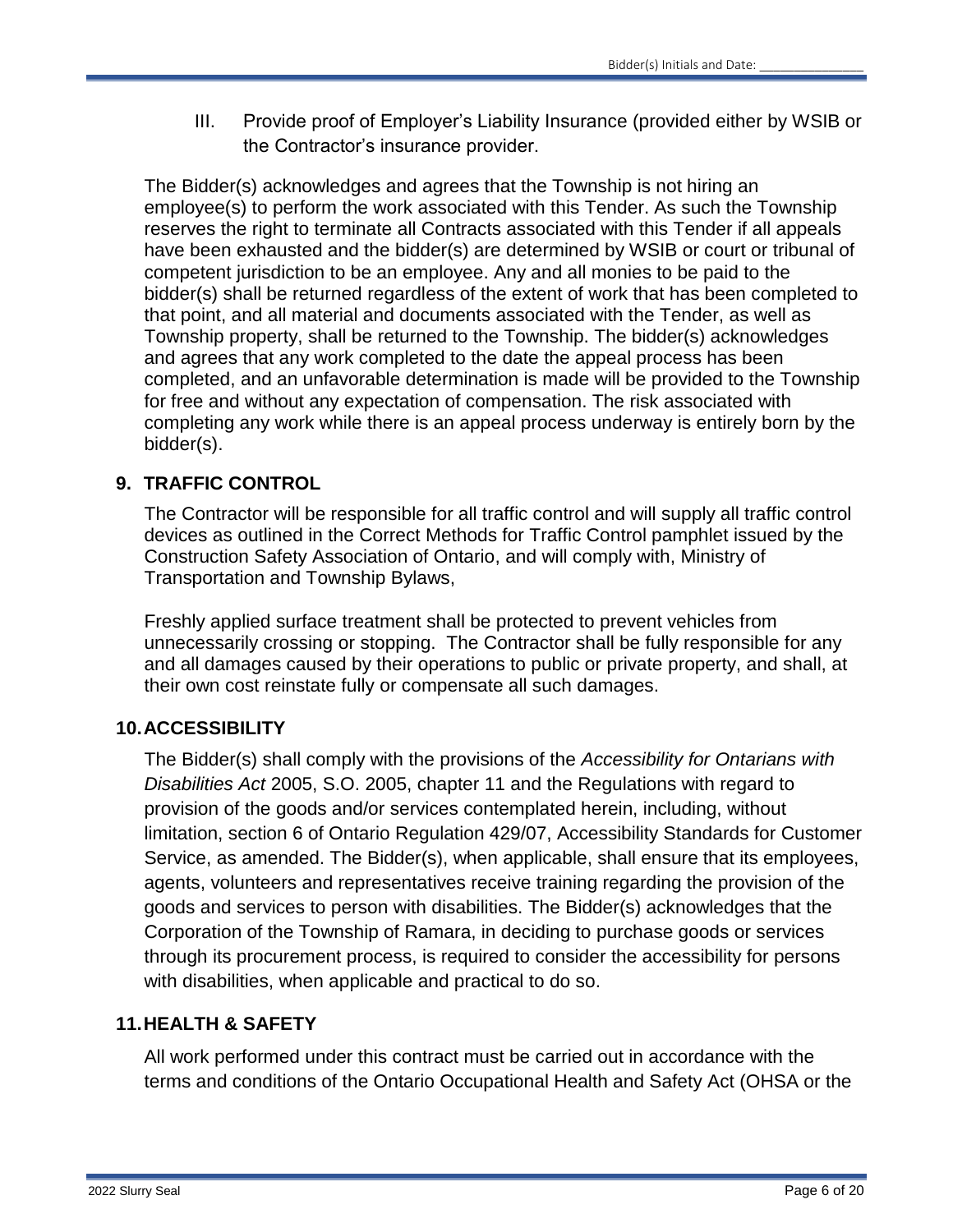Act), applicable Regulations, applicable standards, and other applicable legal requirements.

Unless otherwise stated, the successful bidder, for the purposes of the Act, shall be designated as the 'Constructor' for this project. The constructor has complete control of the work on behalf of the Township and is responsible for regulatory compliance and safe work procedures on the job site.

Any requirement for a Notice of Project to be submitted to the Ministry of Labour (MOL) is the sole responsibility of the constructor.

The Constructor further acknowledges and agrees that any breach or breaches of the Occupational Health and Safety Act, applicable Regulations, Standards, Environmental Protection Act, other legal requirements ,and/or their own Health & Safety Policies and Procedures whether by the Constructor or any of its subcontractors may result in:

- The termination of the contract.
- The immediate removal of the Constructor and/or sub-contractor's equipment from the site,
- The forfeiture of all sums owing the constructor/or sub-contractor by the Township Of Ramara

The Constructor's health and safety responsibilities will include the following:

- where hazardous materials, physical agents and/or designated substances are used in the performance of the required work, the successful bidder shall ensure that the requirements of the Occupational Health and Safety Act, applicable Regulations and environmental requirements are complied with,
- ensure workers are aware of the hazardous substances that may be in used at the workplace,
- ensure workers are provided with and wear the appropriate personal protective equipment required for the area when engineering controls aren't practicable,
- demonstrate the establishment and maintenance of health and safety program, with objectives and standards and will provide qualified workers and meet all applicable legislation,
- The Constructor acknowledges that they are familiar with the Occupational Health and Safety Act, applicable Regulations, applicable Standards and other legal requirements that applies to the work being conducted,
- The Contractor covenants and agrees to observe strictly and faithfully the provisions of the Occupational Health and Safety Act, applicable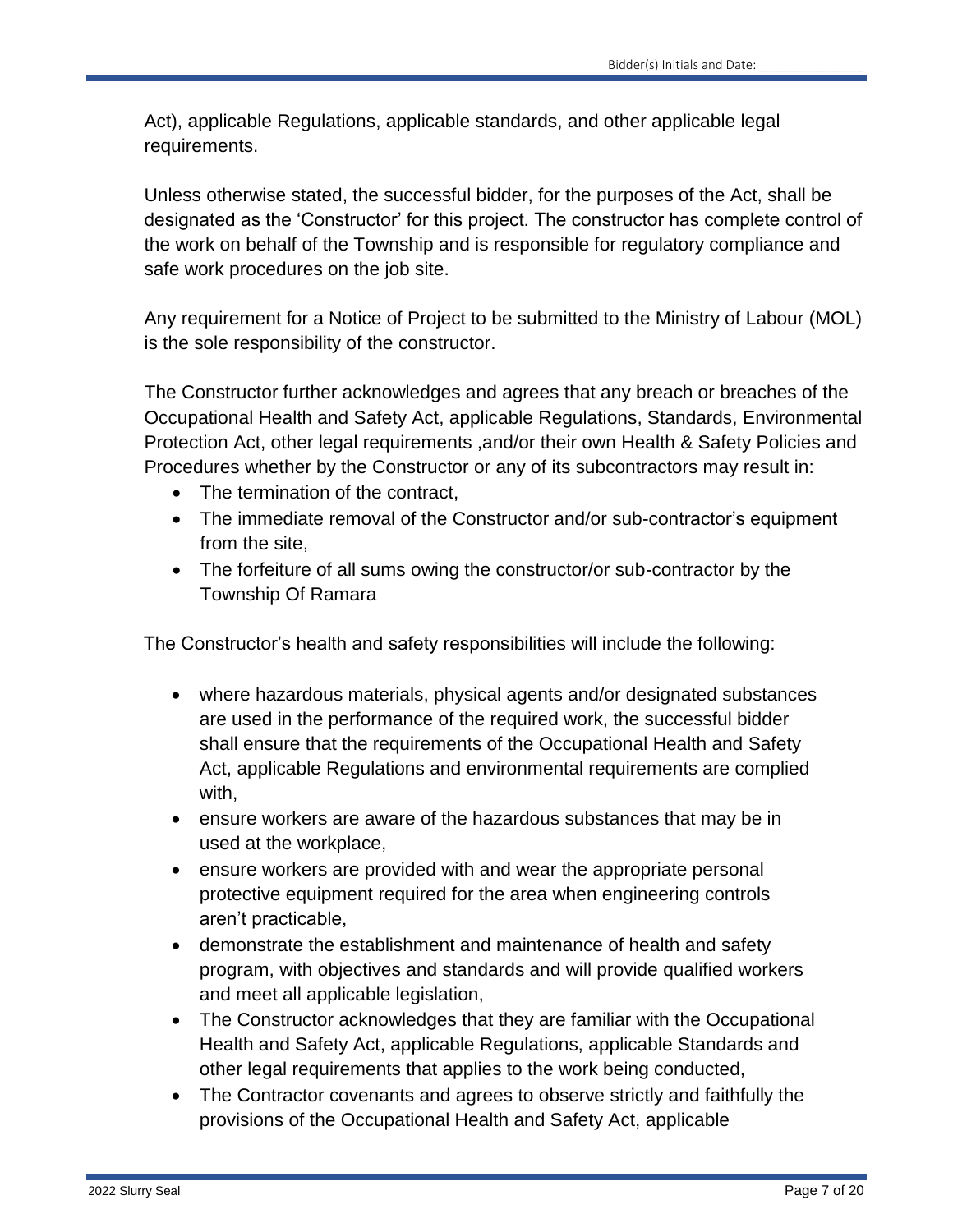Regulations, and rules circulated there under together with the Constructor's Health and Safety Policies and Procedures.

- The Constructor agrees to indemnify and save the Township of Ramara harmless for damages or fines arising from any breach or breaches of the said Occupational Health and Safety Act and other applicable legal requirements.
- The Constructor agrees to have a competent supervisor on site at all times when work is in progress, and that this supervisor enforces safe work practices.
- The Constructor shall allow access to the work site on demand to representatives of the Township of Ramara to inspect work sites.
- The Constructor agrees that any damages or fines that may be assessed against the Township of Ramara by reason of a breach or breaches of the Occupational Health and Safety Act and applicable Regulations by the Constructor or any of its sub-contractors will entitle the Township of Ramara to off-set the damages so assessed against any monies that the Township of Ramara may from time to time owe the Constructor under this contract or under any other contract whatsoever.
- Where any portion of the work or services in this Contract is contracted to a sub-contractor, the Constructor agrees that the provisions of this section (**11. Health & Safety**) will apply to the subcontractor and the Constructor will enforce said provisions.
- The Township of Ramara may consider previous OHSA violations as grounds for rejection and the Township of Ramara may terminate any contract arising from this document if the Bidder is continuously in violation of OHSA requirements.

Proof of the above may be required by the Township at any time from tendering to project completion.

# **12.ASSIGNMENT OF CONTRACT**

The successful Bidder(s) shall not assign transfer, convoy, sublet or otherwise dispose of this contract or his/her right, title or interest therein, or his/her power to execute such contract, to any other person, company or City, without the previous consent, in writing, of the Township's officials, which consent shall not be unreasonably withheld.

# **13.SPECIFICATIONS**

- **i. LOCATIONS (SqM are approximate)**
	- **Lake Ave – Simcoe St to Beaver Trail – 3820 SqM**
	- **Mara Eldon Boundary Road – Canal Road to Con A – 10,500 SqM**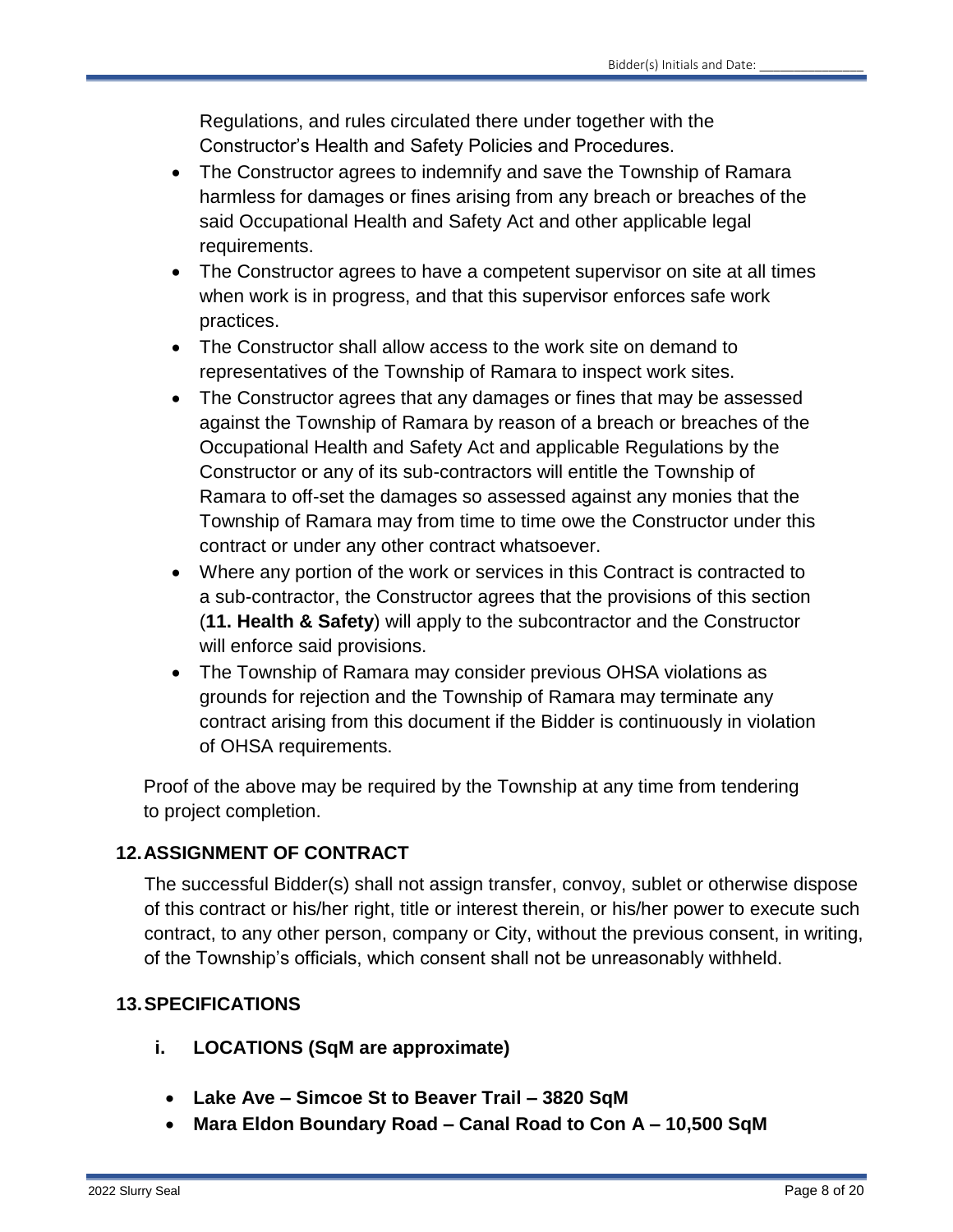- **Plum Point Road – Highway 12 to Con 10 – 5160 SqM**
- **Fairgrounds Road – McAruther Sdrd to 700 M East – 4020SqM**
- **Concession Road 10 – Muley Point to Upterheights Dr – 5800SqM**
- **Lowanda – 1870 SqM**
- **Riverliegh Drive – Park Lane to Poplar Dr – 2130 SqM**
- **Lakeshore Drive – Con 2 to Con 1 – 10,390 SqM**
- **Patricia – Courtland to Balsam 4290 SqM**
- **Winchester - Creighton to Patricia – 810 SqM**

# **ii. PREPERATION OF SURFACE (SWEEPING AND VACUUM CLEANING)**

Normal Street cleaning will be carried out by the Contractor prior to surface treatment. However, due to problems created by parked vehicles and scheduling, it is contemplated that additional cleaning of all surfaces with a vacuum type sweeper may be required immediately prior to the sealing operations. The additional cleaning required to ensure proper application of the slurry mixture will be the contractor's responsibility at no additional cost to the Township.

# **iii. APPLICATION OF SLURRY SEAL SURFACE**

The slurry mixture shall be of the desired consistency when applied on the surface and no additional elements shall be added, but total time of mixing shall not exceed four minutes. A sufficient amount of slurry shall be carried in all parts of the spreader at all times so that complete coverage is obtained during application of the mixture, which shall not proceed at speeds exceeding 60 meters per minute. The rate of application shall be 6.5 to 7.89 kilograms per square meter.

Special care should be exercised by the Contractor to ensure that leakage of emulsion does not occur at longitudinal joints through work spreader box squeegees, or that an excessive amount of emulsion does not build up at transverse joint locations during remount periods of the slurry machine. Any such occurrences should be rectified by removing from the roadway surface those excess amounts by squeegee or other suitable means.

Slurry seal shall be placed only when the atmospheric temperature is at least 10 degrees Celsius and rising and the weather is free of fog or rain and there is no forecast of temperatures below 0 degrees Celsius within 24 hours from the time of application.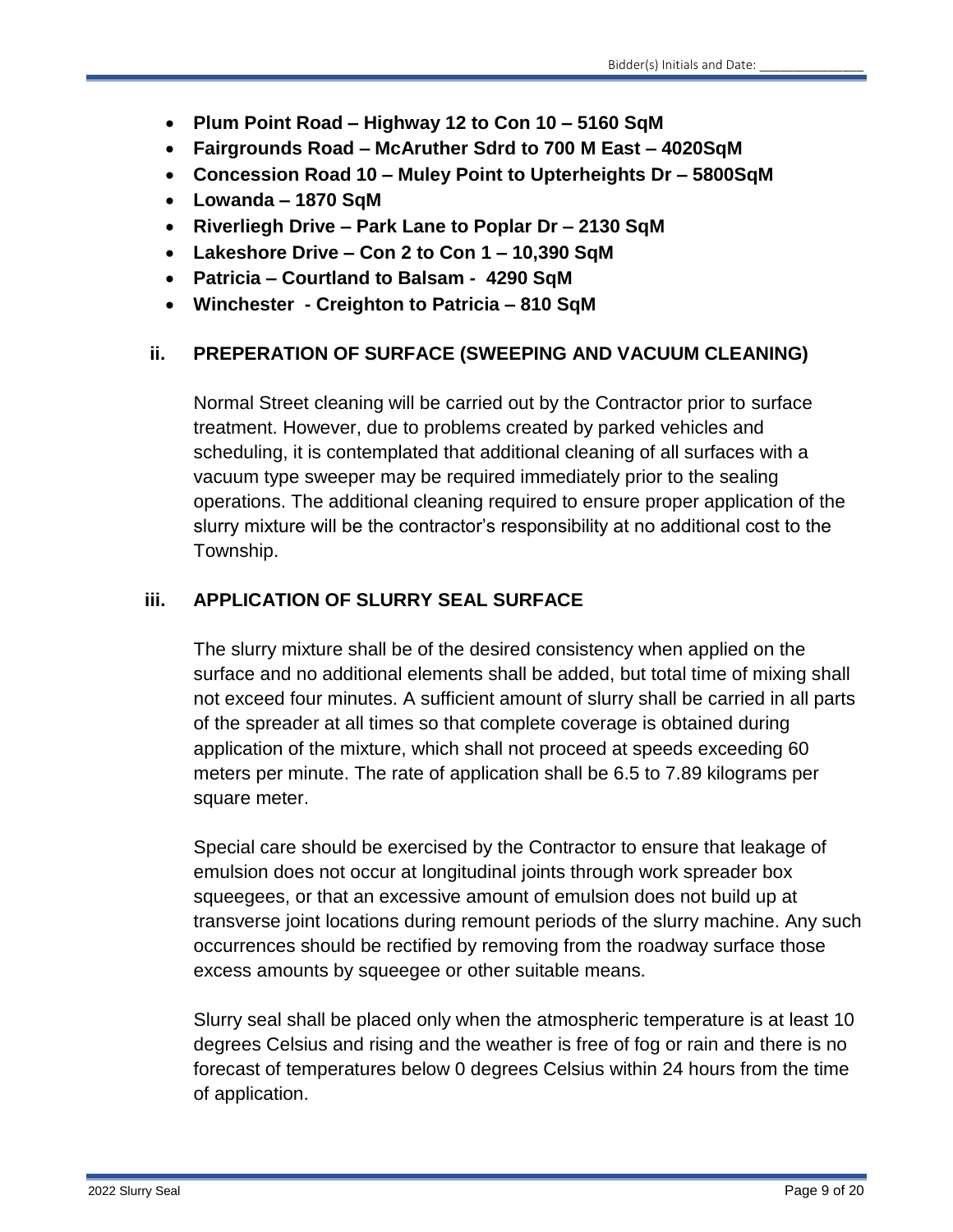#### iv. **SPECIFICATIONS FOR EMULSIFIED ASPHALT SLURRY SEAL SURFACE DESCRIPTION**

The work covered by this specification consists of furnishing all plant, labor, equipment and materials and performing all operations necessary, including traffic control, in connection with the application of a Slurry Seal surface, complete, in strict accordance with this specification.

The Slurry Seal shall consist of a mixture of emulsified asphalt, mineral aggregate, Portland Cement mineral filler and water, properly proportioned, mixed and spread on the surface as specified herein and as directed by the Director of Infrastructure.

#### **v. MATERIALS AND APPROVAL**

The Contractor shall advise the Director of Infrastructure of the source of materials, the mix proportions and the aggregate grades which he proposes to use, and shall obtain the Director of Infrastructure approval of materials as well as mix proportions prior to commencing the work. Samples shall be taken periodically during the progress of the work to ensure conformance with the specifications approved.

All materials incorporated in the work shall meet the following requirements:

#### a) **Asphalt Emulsion**

The asphalt emulsion shall be rapid setting type specifically designed for Slurry Seal work and as approved by the Director of Infrastructure.

#### b) **Aggregate**

The aggregate will consist of clean, sound durable granite screenings which shall be free of clay, loam and other deleterious materials. Portland cement mineral filler shall be considered part of the blended aggregate. The final aggregate gradation including mineral fillers, if required, shall fall within the following limits:

| <b>Sieve Size</b> | % Passing |
|-------------------|-----------|
| $9.5 \text{ mm}$  | 100       |
| 4.75 mm           | 85-100    |
| 2.36 mm           | 65-90     |
| $1.18$ mm         | 45-70     |
| 600 µm            | 30-50     |
| 300 µm            | 18-30     |
| $150 \mu m$       | $10 - 21$ |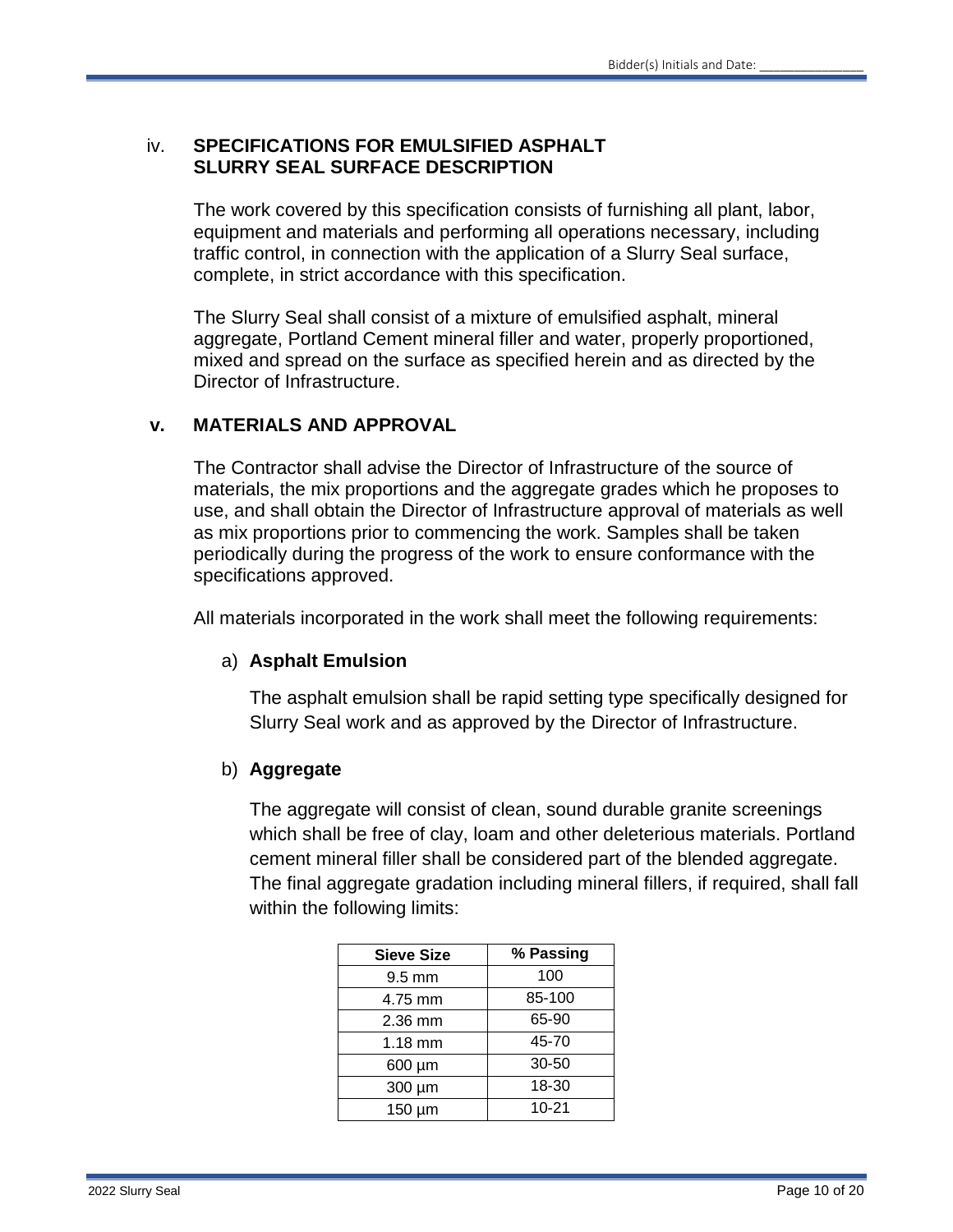| --<br>$\sqrt{2}$<br>$\sim$ |  |
|----------------------------|--|

#### **c) Water**

All water used with the Slurry Seal mixture shall be potable and free from harmful soluble salt.

#### vi. **COMPOSITION OF SLURRY SEAL**

The amount of asphalt emulsion to be blended with the aggregate shall be adjusted to secure a residual asphalt content of 7.5 to 13.5% by weight of dry aggregate in the finished seal coat. Only the least amount of water necessary to obtain a fluid and homogeneous mixture without segregation shall be added. At all times segregated mixes will be rejected. The Contractor shall, at his own expense, make trial batches to determine the ultimate blend of mineral aggregate and residual asphalt. The Director of Infrastructure shall give final approval to the design used.

#### vii. **EQUIPMENT**

All equipment, tools and machines used in the performance of this work shall be maintained in satisfactory working condition subject to the approval of the Director of Infrastructure.

#### a) **Mixer**

The Slurry Seal mixing machine shall be a continuous flow mixing unit equipped for delivering accurately metered proportions of water, aggregate, fines and asphalt emulsion to a revolving spiraled multiblade mixer tank and to discharge the thoroughly mixed product on a continuous basis.

#### viii. **APPLICATION OF SLURRY SEAL SURFACE**

Approved hand squeegees shall be used to spread slurry in areas nonaccessible to the slurry mixer.

The Contractor will provide and maintain suitable protection on manhole covers, catch basins and open grates during spreading operations. A light film of coal oil is to be applied to all covers and castings prior to spreading and same are to be brushed clean of slurry following application.

The successful bidder will, at all times, work in close liaison with the Township of Ramara Director of Infrastructure or representative, and all works shall be done solely at the discretion of the Director of Infrastructure.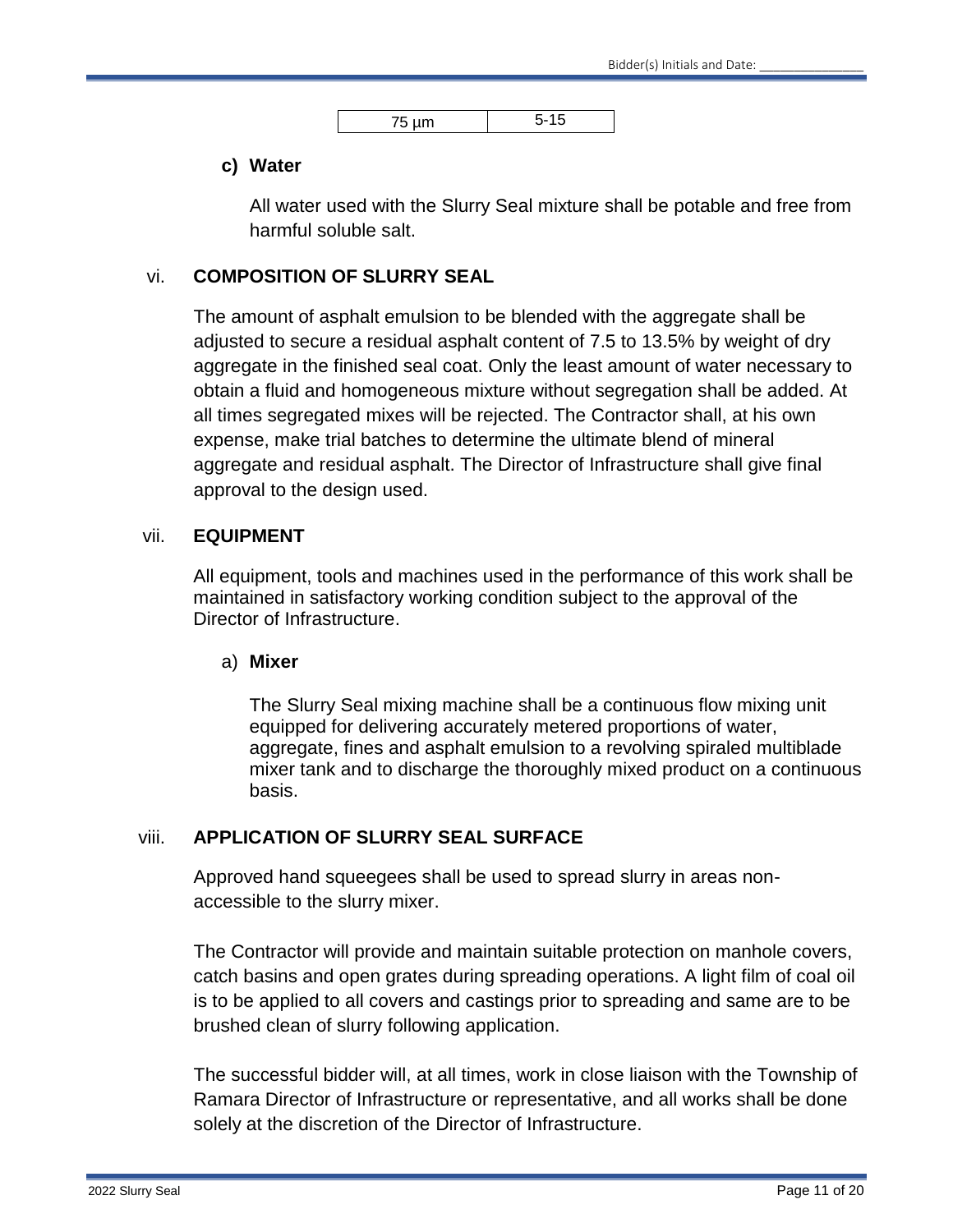#### **ix. QUANTITIES**

The Contractor will supply sufficient equipment, labor and materials to complete a minimum of 7,000 square meters per working day.

### x. **QUICK BREAK SLURRRY SEAL**

All roadways will require the use of quick breaking slurry. The emulsifier shall be "INDULIN MQK" of the equivalent. The Contractor will quote the material used and supplier of the Quick Set Emulsifier, for approval by the Director of Infrastructure.

#### **14.COMPLETION**

The work shall be completed before August 26 2022.

# **15.MATERIAL SAFETY DATA SHEETS**

A current **MATERIAL SAFETY DATA SHEET** is to be submitted with the quotation.

# **16.DAMAGE BY VEHICLES AND OTHER EQUIPMENT**

If at any time, in the opinion of the Director of Infrastructure or her designate, damage is being done or is likely to be done to any highway or any improvement thereon, other than such portions as are part of the work by the Contractor's vehicles or other equipment whether licensed or unlicensed, the contractor shall, on the direction of the Director of Infrastructure and at the Contractor's own expense, make changes in or substitutions for such vehicles or other equipment or shall alter loadings or shall in some other manor remove the cause of such damage to the satisfaction of the Director of Infrastructure, including re-routing haul routes.

# **17.LOADING OF MOTOR VEHICLES**

Where a vehicle is hauling material for the use on the specified work, in whole or in part upon a public highway and where motor vehicle registration is required for such vehicle, the contractor shall not cause or permit such vehicle to be loaded beyond its legal limit as specified in the Highway Traffic Act, whether such vehicle is registered in the name if the contractor or otherwise.

# **18.AWARD OF QUOTATION**

The award of the tender will take the following into consideration:

- a. Expertise;
- b. Access to equipment possessing the required safety devices to conform to all regulations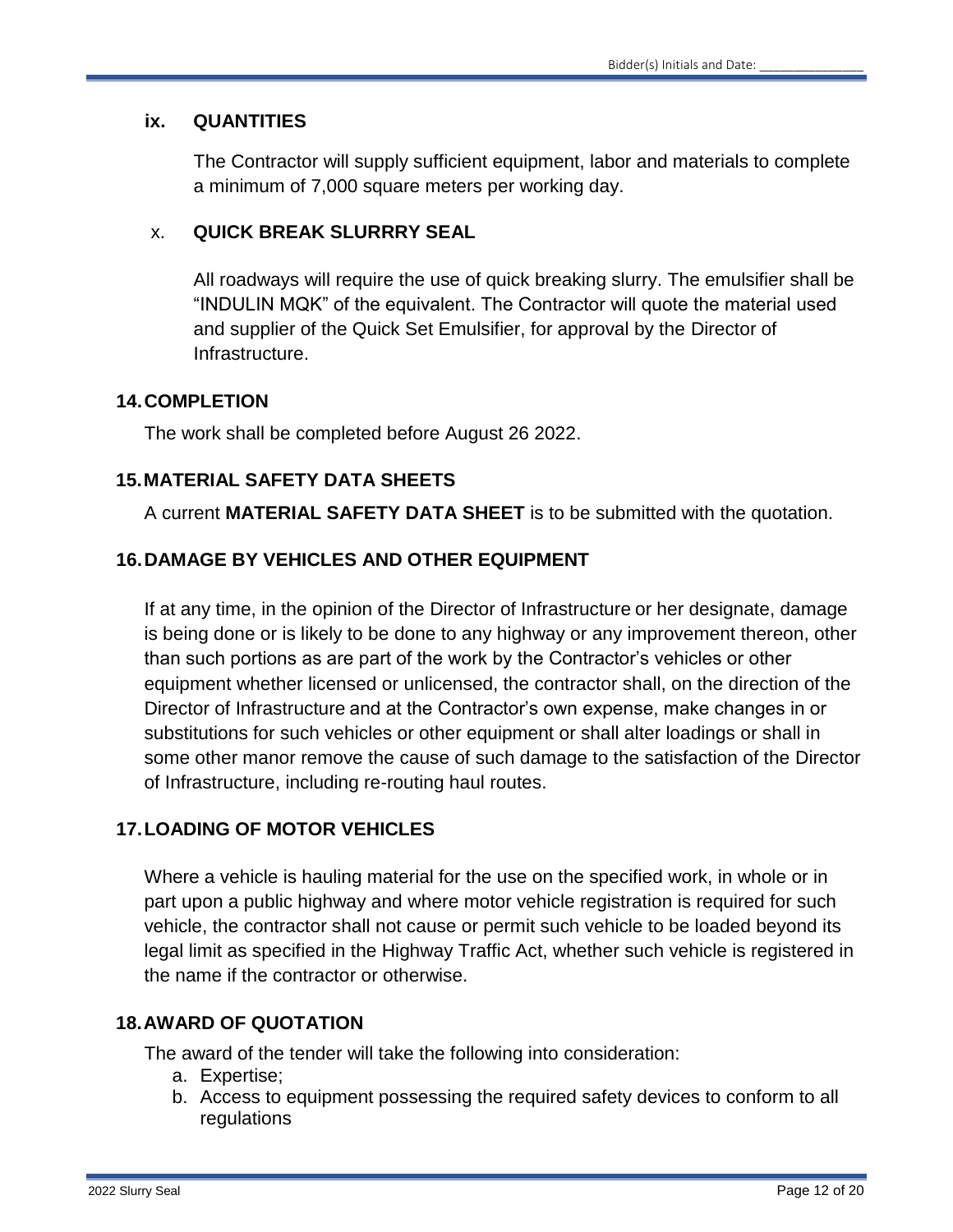- c. Availability;
- d. Past Performance; and,
- e. Price.

### **19.HIGHWAY TRAFFIC ACT**

The Bidder(s) of any equipment being used under hire by the Township shall be responsible to ensure the equipment is in full compliance of all statues of the Highway Traffic Act, R.S.O. 1990.

### **20.MEASUREMENT AND PAYMENT**

The Slurry Seal surfaces shall be measured and paid for by the square meter of work completed and accepted as designated by the Director of Infrastructure. Payment shall include all costs arising in performing the work including plant, labour, equipment, materials and all other costs except costs resulting from operations detailed under Traffic Control.

Payment at the quoted price shall be paid upon submission of invoice after completion.

### **21.HOURS OF WORK**

The Contractor will be allowed to carry out operations only during daylight hours between 7:00 a.m. and 5:00 p.m.., Monday through Thursday, except Statutory or Civic Holidays, unless otherwise approved or directed by the Director of Infrastructure.

#### **22.TERM OF QUOTATION**

The term of this quotation will be for the 2022 Roads Program.

#### **23.QUALIFICATIONS**

The successful Bidder shall be a company of recognized standing at least five (5) years' experience in this type of work and have the necessary equipment and skilled labor to carry out the work adequately.

#### **24.CONDITIONS**

It is agreed that the quoted quantities are estimated only and may be increased or decreased by the Township without alteration of the quoted price by 20 % of the total bid, Actual roads to be completed may change.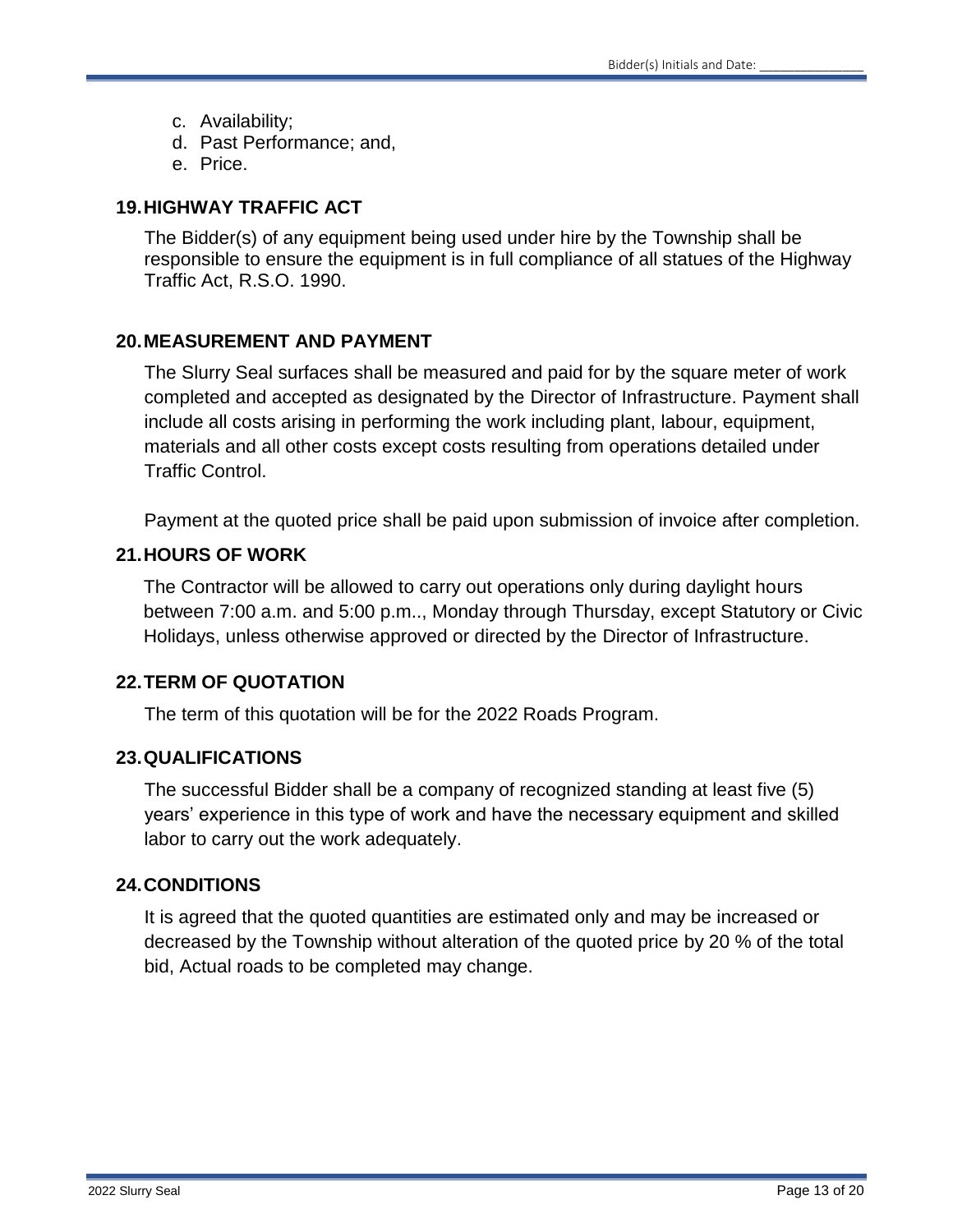### **25.SUBMISSION FORMAT & CONTENTS**

### **25.1 GENERAL FORMAT OF SUBMISSION**

The Township **will not** accept any other format of the schedule I items Prices other than that provided within this Request for Quotation. Schedule I items and Prices are to be completed **in full** as provided in this document with no modifications, additions or deletions. **Failure to complete Schedule I as stipulated may result in disqualification of the bid submission.**

#### **25.2 CONTENTS OF SUBMISSION**

The Request for Quotation response submission should include the following information only and shall be submitted in the same sequence provided:

- **I. Completed Bidder Information Form**
- **II. Provide all mandatory information as requested within Schedule I**
- **III. Ensure Schedule I is initialed and dated**
- **IV. Completed Schedule II – Ability and Experience Form.**
- **V. Health and Safety:**
	- **a.** Provide a current and valid certificate of clearance from WSIB
	- **b.** Provide a current MSDS Sheet for all products quoted
- **VI. Provide a completed Declaration of Accessibility Compliance form.**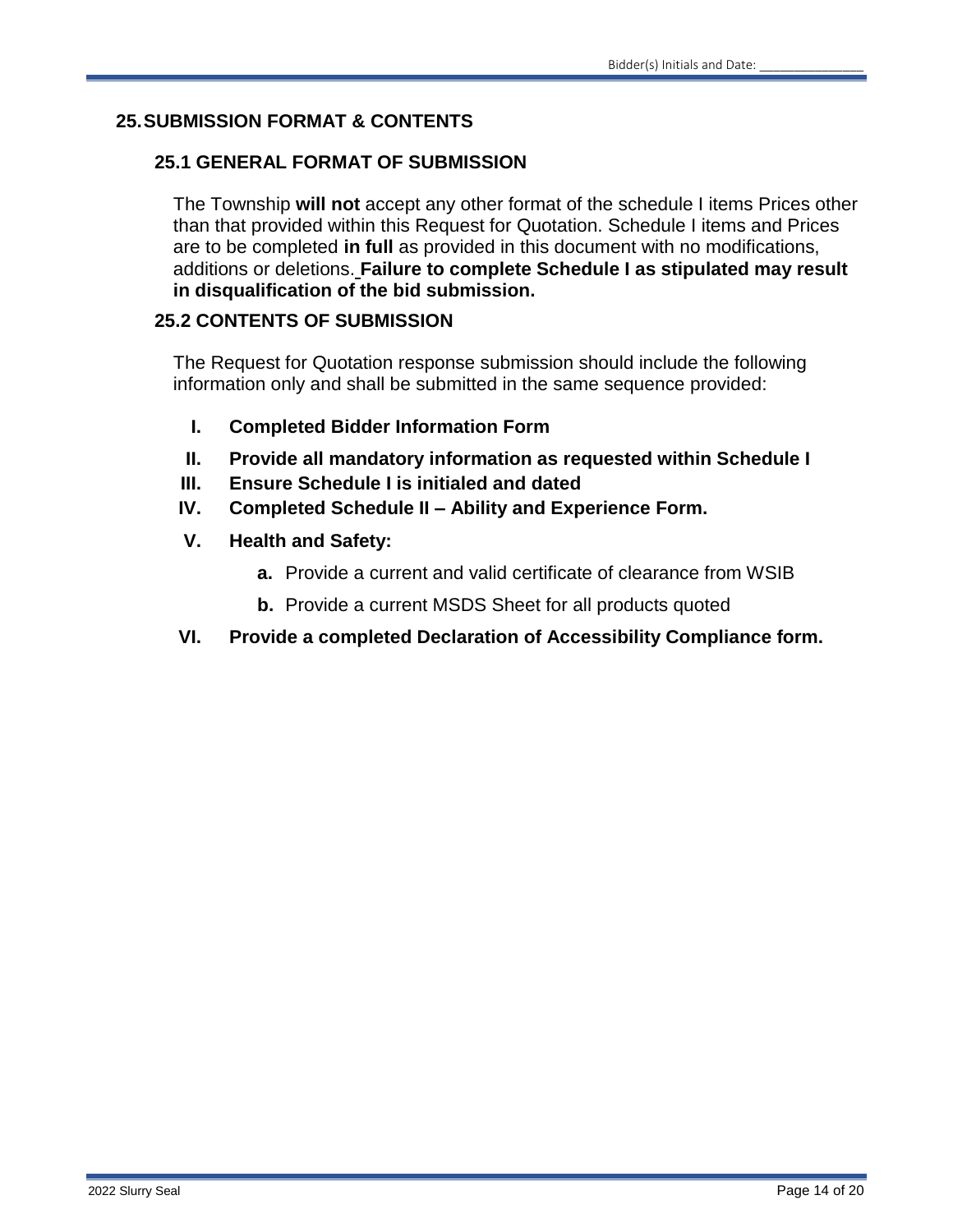#### **iii. TENDER DOCUMENTS**

# **QUOTATION FORM**

# **THE CORPORATION OF THE TOWNSHIP OF RAMARA**

# **SLURRY SEAL**

**DOCUMENTS TO BE ENCLOSED WITH THIS FORM INCLUDING BUT NOT LIMITED TO:**

- o **Tender Bid Package (Pages 1 – 20)**
- o **Bidder Information Form**
- o **Schedule I – Items and Prices**
- o **Schedule II – Ability and Experience Form**
- o **Declaration of Accessibility Compliance Form**
- o **Health & Safety Information**
- o **Current MSDS Sheet for products quoted**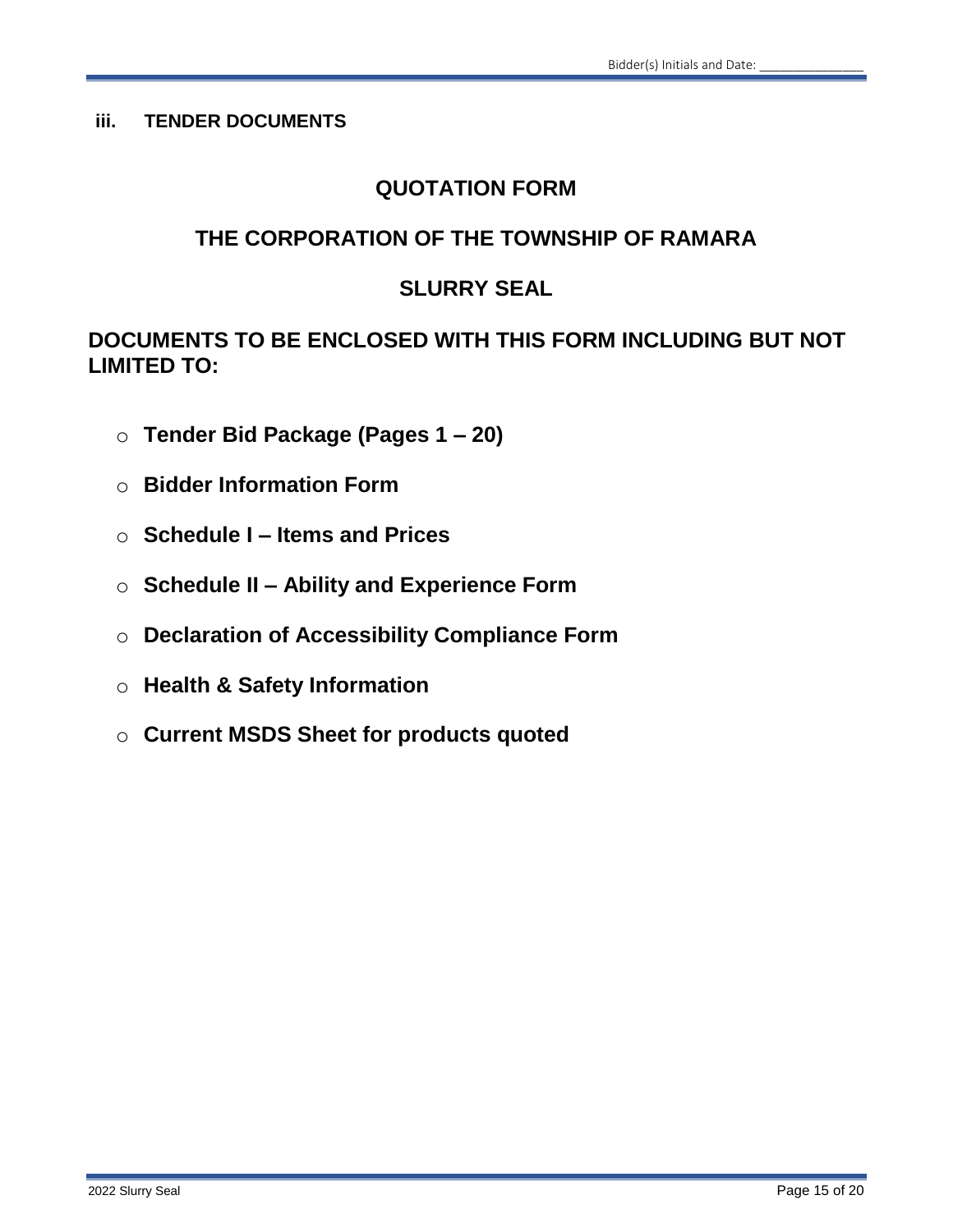#### **BIDDER INFORMATION FORM**

#### **BIDDERS MUST COMPLETE THIS FORM AND INCLUDE WITH THEIR SUBMISSION PLEASE ENSURE ALL INFORMATION IS LEGIBLE.**

| <b>Company Name</b>                               |  |
|---------------------------------------------------|--|
| <b>Bidder's Main Contact</b><br><b>Individual</b> |  |
| <b>Address (Including postal</b><br>code)         |  |
| <b>Office Phone #</b>                             |  |
| <b>Toll Free#</b>                                 |  |
| Cellular#                                         |  |
| Fax#                                              |  |
| <b>E-Mail Address</b>                             |  |
| <b>Website</b>                                    |  |
| <b>HST Account #</b>                              |  |

**I CERTIFY THAT ALL PRICES IN SCHEDULE I CONSTITUTE THE OFFICAL QUOTATION BID**

**NAME: \_\_\_\_\_\_\_\_\_\_\_\_\_\_\_\_\_\_\_\_\_\_\_\_\_\_\_\_\_\_\_\_\_\_\_\_\_\_\_\_\_\_\_\_\_\_\_\_\_\_\_\_\_\_\_\_\_\_\_\_\_\_\_\_\_\_**

**(PRINT)**

**AUTHORIZED SIGNATURE: \_\_\_\_\_\_\_\_\_\_\_\_\_\_\_\_\_\_\_\_\_\_\_\_\_\_\_\_\_\_\_\_\_\_\_\_\_\_\_\_\_\_\_\_\_\_\_\_\_**

**DATE: \_\_\_\_\_\_\_\_\_\_\_\_\_\_\_\_\_\_\_\_\_\_\_\_\_\_\_\_\_\_\_\_\_\_\_\_\_\_\_\_\_\_\_\_\_\_\_\_\_\_\_\_\_\_\_\_\_\_\_\_\_\_\_\_\_\_\_**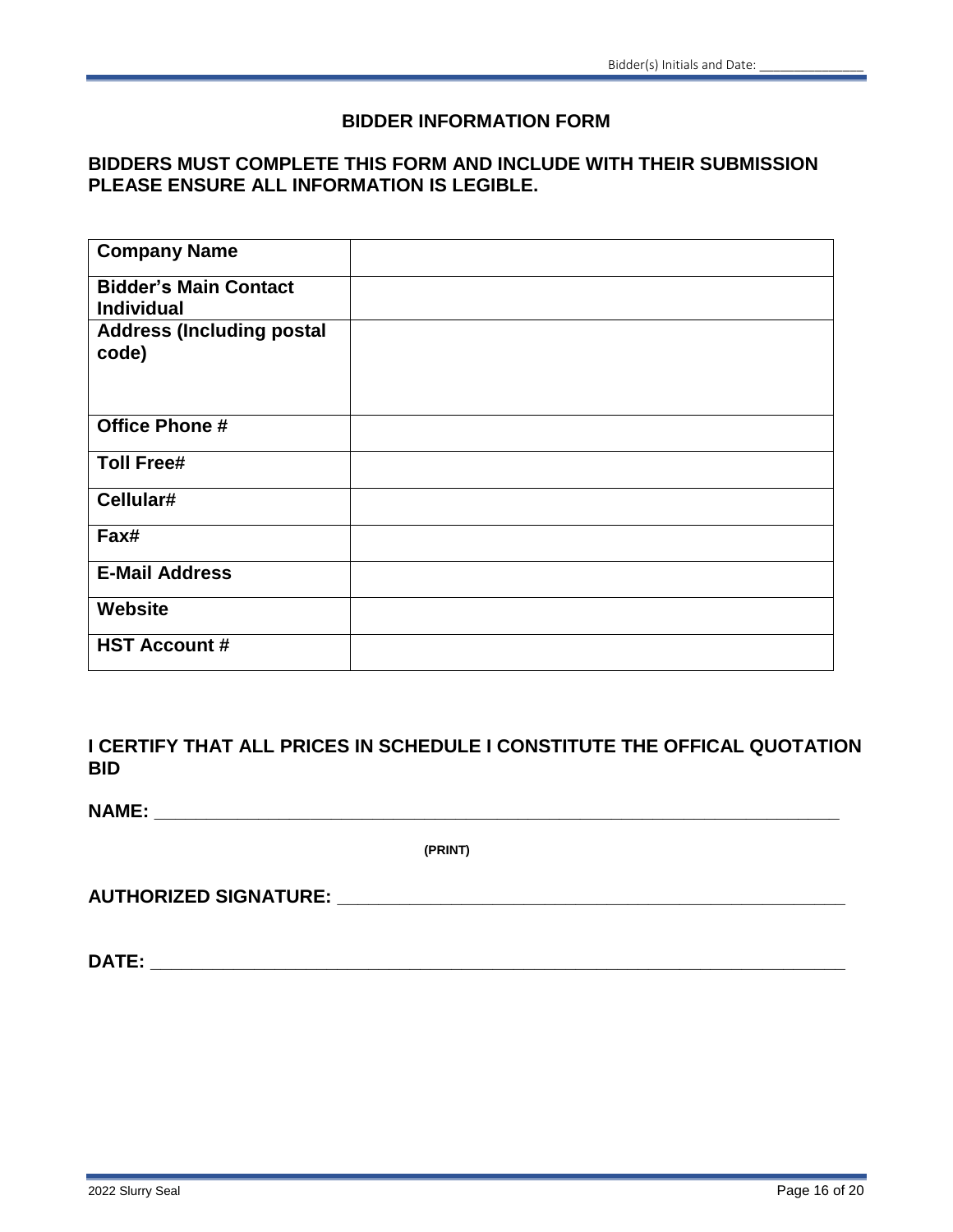# **SCHEDULE I – ITEMS AND PRICES**

Any modifications of this form will result in the bid being disqualified. This form must be completed in full.

| <b>Item</b>    | <b>Description</b>        | <b>Estimated</b><br><b>Quantities</b> | <b>Unit Price Per Square</b><br><b>Meter</b>                                                                                                                                                                                                                                                                                                                        | <b>Bid Price</b>                                                                                                                                                                                                                                                                                                                                                    |
|----------------|---------------------------|---------------------------------------|---------------------------------------------------------------------------------------------------------------------------------------------------------------------------------------------------------------------------------------------------------------------------------------------------------------------------------------------------------------------|---------------------------------------------------------------------------------------------------------------------------------------------------------------------------------------------------------------------------------------------------------------------------------------------------------------------------------------------------------------------|
| 1              | Lake Ave                  | 3,820 SqM                             | $\begin{picture}(20,10) \put(0,0){\vector(1,0){100}} \put(15,0){\vector(1,0){100}} \put(15,0){\vector(1,0){100}} \put(15,0){\vector(1,0){100}} \put(15,0){\vector(1,0){100}} \put(15,0){\vector(1,0){100}} \put(15,0){\vector(1,0){100}} \put(15,0){\vector(1,0){100}} \put(15,0){\vector(1,0){100}} \put(15,0){\vector(1,0){100}} \put(15,0){\vector(1,0){100}} \$ | $\frac{1}{2}$                                                                                                                                                                                                                                                                                                                                                       |
| $\overline{2}$ | Mara Eldon Boundary<br>Rd | 10,500 SqM                            | $\begin{picture}(20,10) \put(0,0){\line(1,0){100}} \put(15,0){\line(1,0){100}} \put(15,0){\line(1,0){100}} \put(15,0){\line(1,0){100}} \put(15,0){\line(1,0){100}} \put(15,0){\line(1,0){100}} \put(15,0){\line(1,0){100}} \put(15,0){\line(1,0){100}} \put(15,0){\line(1,0){100}} \put(15,0){\line(1,0){100}} \put(15,0){\line(1,0){100}} \$                       | $\frac{1}{2}$                                                                                                                                                                                                                                                                                                                                                       |
| 3              | <b>Plum Point Rd</b>      | 5,160 SqM                             | $\frac{1}{2}$                                                                                                                                                                                                                                                                                                                                                       | $\frac{1}{2}$                                                                                                                                                                                                                                                                                                                                                       |
| $\overline{4}$ | Fairgrounds Road          | 4,020 SqM                             |                                                                                                                                                                                                                                                                                                                                                                     | $\mathfrak{S}$                                                                                                                                                                                                                                                                                                                                                      |
| 5              | <b>Concession Road 10</b> | 5,800 SqM                             |                                                                                                                                                                                                                                                                                                                                                                     | $\frac{1}{2}$                                                                                                                                                                                                                                                                                                                                                       |
| 6              | Lowanda Lane              | 1,870 SqM                             | $\frac{1}{2}$                                                                                                                                                                                                                                                                                                                                                       | $\frac{1}{2}$                                                                                                                                                                                                                                                                                                                                                       |
| $\overline{7}$ | <b>Riverliegh Drive</b>   | 2,130 SqM                             | $\frac{1}{2}$                                                                                                                                                                                                                                                                                                                                                       | $\frac{1}{2}$                                                                                                                                                                                                                                                                                                                                                       |
| 8              | <b>Lakeshore Drive</b>    | 10,390 SqM                            | $\frac{1}{2}$                                                                                                                                                                                                                                                                                                                                                       | $\mathsf{S}$                                                                                                                                                                                                                                                                                                                                                        |
| 9              | Particia Dr               | 4,290 SqM                             | $\begin{picture}(20,10) \put(0,0){\vector(1,0){100}} \put(15,0){\vector(1,0){100}} \put(15,0){\vector(1,0){100}} \put(15,0){\vector(1,0){100}} \put(15,0){\vector(1,0){100}} \put(15,0){\vector(1,0){100}} \put(15,0){\vector(1,0){100}} \put(15,0){\vector(1,0){100}} \put(15,0){\vector(1,0){100}} \put(15,0){\vector(1,0){100}} \put(15,0){\vector(1,0){100}} \$ | $\begin{picture}(20,10) \put(0,0){\vector(1,0){100}} \put(15,0){\vector(1,0){100}} \put(15,0){\vector(1,0){100}} \put(15,0){\vector(1,0){100}} \put(15,0){\vector(1,0){100}} \put(15,0){\vector(1,0){100}} \put(15,0){\vector(1,0){100}} \put(15,0){\vector(1,0){100}} \put(15,0){\vector(1,0){100}} \put(15,0){\vector(1,0){100}} \put(15,0){\vector(1,0){100}} \$ |
| 10             | <b>Winchester St</b>      | 810 SqM                               |                                                                                                                                                                                                                                                                                                                                                                     | $\mathfrak{S}$                                                                                                                                                                                                                                                                                                                                                      |

| Sub Total |  |  |
|-----------|--|--|
|-----------|--|--|

13 % HST \$

TOTAL \$\_\_\_\_\_\_\_\_\_\_\_\_\_\_\_\_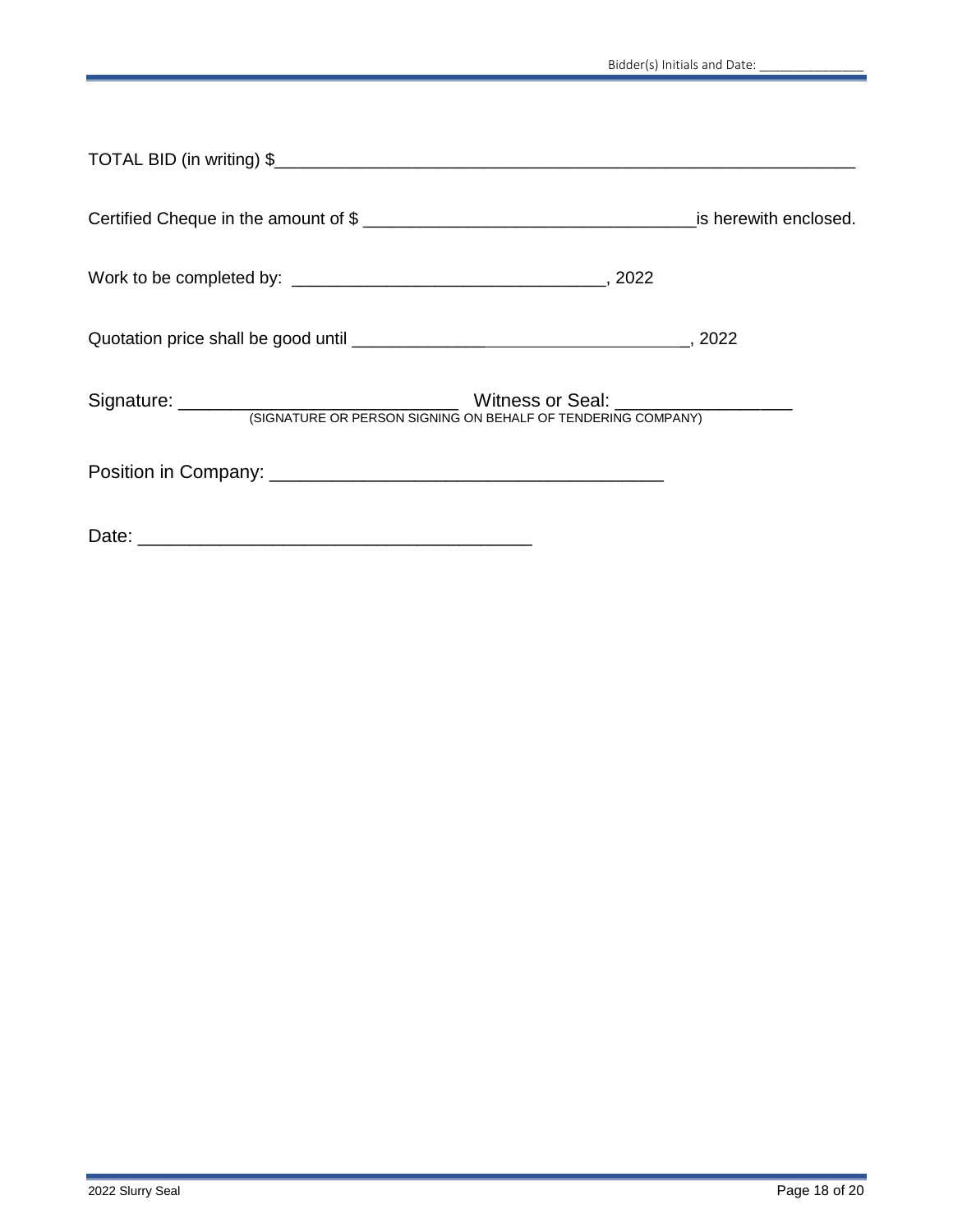# **SCHEDULE II – ABILITY AND EXPERIENCE FORM**

The Bidder shall provide below three (3) separate Customers **other than the Township**  having purchased a similar size and design of goods and/or services as specified herein for a previous three (3) year period from the issuance of this document.

| <b>REFRENCE #1</b>                                  |  |
|-----------------------------------------------------|--|
| Customer                                            |  |
| <b>Contact Name &amp; Phone</b><br>Number           |  |
| Date of Purchase                                    |  |
| Description of Goods or<br><b>Services Provided</b> |  |
| <b>REFRENCE #2</b>                                  |  |
| Customer                                            |  |
| <b>Contact Name &amp; Phone</b><br>Number           |  |
| Date of Purchase                                    |  |
| Description of Goods or<br><b>Services Provided</b> |  |
| <b>REFRENCE #3</b>                                  |  |
| Customer                                            |  |
| <b>Contact Name &amp; Phone</b><br>Number           |  |
| Date of Purchase                                    |  |
| Description of Goods or<br><b>Services Provided</b> |  |

#### **REFERENCE RELEASE FORM**

I\_\_\_\_\_\_\_\_\_\_\_\_\_\_\_\_\_\_\_\_\_\_\_\_\_\_\_\_\_\_\_\_\_\_\_\_\_ (authorised signatory for the submitting firm) authorize the Township to contact the person and/or organization listed on the ABILTY & EXPERIENCE FORM, for the purpose of obtaining information relating to the bidder

The Township reserves the right to call references if in its sole discretion finds a need to do so.

The Township reserves the right to check other references other than listed herein.